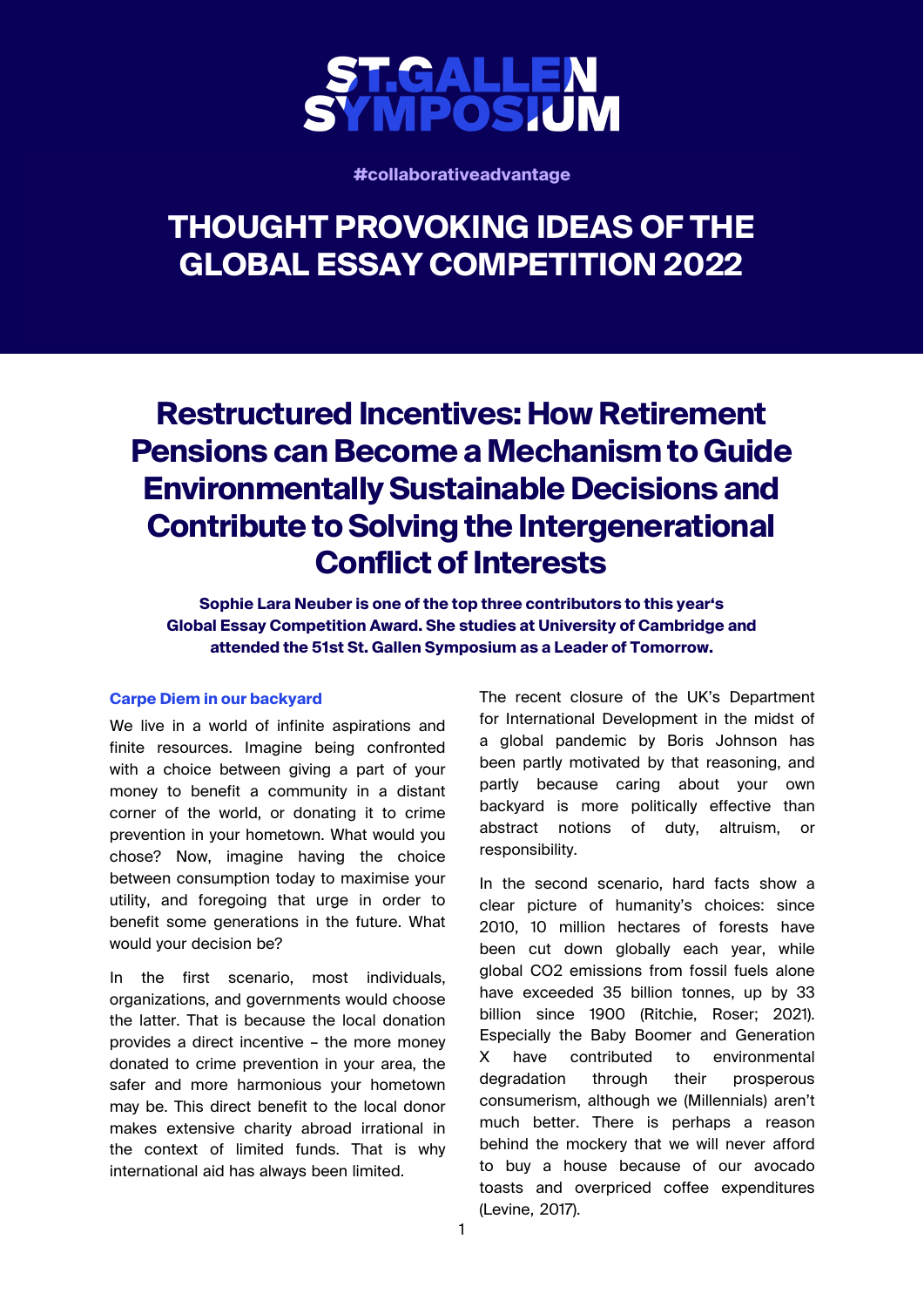Such clear preference for the present can be partially explained by human's survival and self-preservation instincts, partly by the 'carpe diem' philosophy that flourishes in turbulent times, and even by the corporate finance theory of time-value of money, where one dollar today is worth more than one dollar tomorrow, and consequently consumption now is more valuable than consumption in the future.

The second dilemma was at the heart of the COP26 negotiations in 2021, with least developed countries asking whether prioritising ecologically sustainable policies will not hinder their industrialization process and poverty alleviation efforts. Is it right to prioritize ecologically sustainable development, when still 9% of the world population is living in extreme poverty (on less than \$1.90 a day) – a statistic some would argue is not worth 'sustaining'? More generally, however, it is a dilemma between generations. On one hand, present generations have rational reasons to consume today and make their life on Earth as enjoyable while it lasts. On the other hand, there is scientific evidence that doing so jeopardizes the future generations' ability to lead healthy lives by destroying Earth's ecosystems in the process. Harry Truman once asked for a one-handed economist, because seeing both sides to the argument complicates the solution. But it is the wellrounded understanding that allows us to design constructive frameworks that might lead to a win-win situation.

### **Contracts are not enough**

The question about what should be written into a new intergenerational contract assumes that such a contract can resolve the intergenerational conflict. A recent increase in papers advocating for a new intergenerational contract by leading thinkers and NGOs also supports that assumption. For example, The Intergenerational Foundation, a UK-based

charity, advocates that an intergenerational justice can be achieved if public policy is formed from behind the Rawlsian 'veil of ignorance'. They arrive at two principles that they claim will ensure intergenerational justice: i) just savings, to improve the lot of each future generation; and ii) just distribution, to eliminate unfair inequalities between living generations (Tozer, 2019). Minouche Shafik, current Dean of the London School of Economics, has also recently published a book on the new social contract, where she argues that it should be built upon three key principles: i) security for all; ii) maximum investment in capability; and iii) efficient and fair sharing of risks. (Shafik, 2021). Without wanting to diminish the value of those calls to action, it is quite easy to say that we need to address large income inequalities, or provide better security to all. The pressing question is not 'what' but 'how', and I am afraid contracts are not enough.

Legal contracts work only thanks to the power of the threat of punishment (Smith, 1997). In other words, in a situation where the cost of abiding to a contract is larger than the benefit of abiding to that contract, only the threat of punishment stops people from breaking legal agreements. In contrast, social contracts work only when there is a general duty of responsibility for others within society. If grandparents feel no responsibility for their grandchildren, or children for their parents, then an effective welfare state that provides security for all, or a just risk-sharing of environmental impacts is very difficult to be achieved.

For an intergenerational contract to be enforced, younger generations must have the ability to punish older ones who have disadvantaged future generations through their actions. That is impossible for two main reasons. First, the young have a weaker political power in democratic regimes due to the changing demographics. In a political system that functions under majority rule, the young have increasingly less power as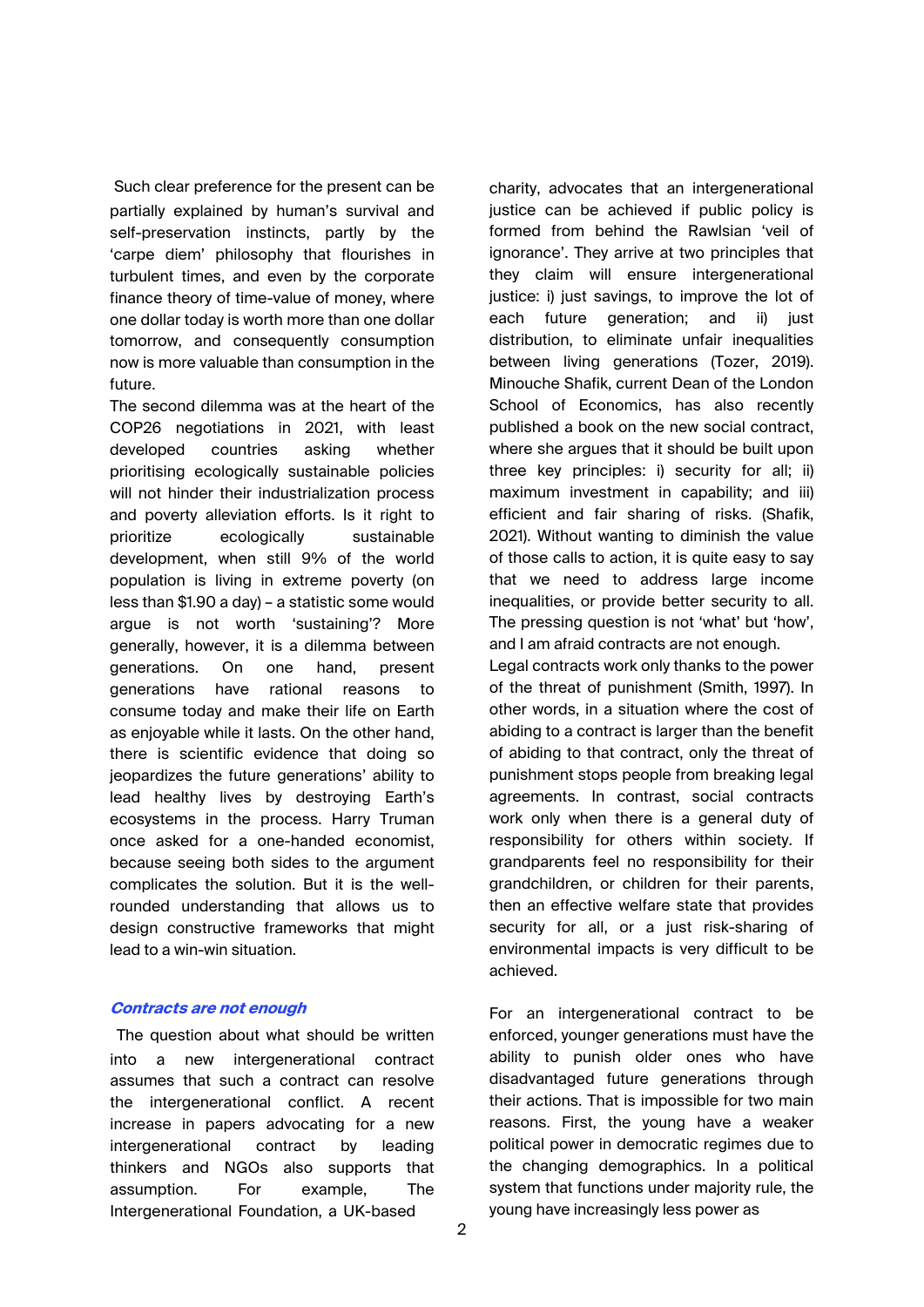developed societies continue to age, and fertility rates continue to fall. Second, those who are responsible for the largest environmental footprint are either so rich and powerful that they are 'untouchable' – like Jeff Bezos2, or are dead by now – like the leaders of the Industrial Revolution in 1830s, and therefore cannot be punished. With regards to the prerequisites for the enforcement of a social contract, the picture is also rather bleak. Divorce rates in the western world are at record highs, diminishing the family-centric structure of society (Roser, 2020). Intra-national income inequalities are at record highs, polarizing societies (Stiglitz, 2012). Migration flows from Middle East and Africa and in Central America have also intensified in recent years, fuelling the narrative of 'us' versus 'them'. Without a deeply ingrained feeling of unity at family level, social level, or national level, the sense of responsibility is absent, and so is a working social contract.

## **Incentives**

Adam Smith in The Wealth of Nations argued that human self-interest is the strongest force that can be used for the common good: 'It is not from the benevolence of the butcher, the brewer, or the baker, that we expect our dinner, but from their regard to their own interest. We address ourselves, not to their humanity but to their self-love, and never talk to them of our own necessities but of their advantages.' (Smith, 1776; ch.2) Even though the invisible hand can be criticized for unequally distributing free-market wealth, the underlying concept explaining human behaviour is relevant 250 years later: incentives matter.

### **Incentives in action: restructuring pensions**

One of the most direct 'intergenerational agreements' that currently works is the retirement pension scheme. People in the labour force pay a percentage of their current incomes into a pension programme, which are directly redistributed to fund current pensioners. In exchange, the contributors are promised to receive their pensions after retirement, funded by future generation of workers. In simplistic terms, the value of the pension (P) usually depends on the duration of employment (t), salary (s), and risk the job poses to one's health (r).

Such a pension allocation mechanism does not account for the environmental impact that the individual has had over the course of their employment. This is problematic for two reasons: First, a person working in an environmentally harmful but lucrative industry (e.g. logging) will receive a higher pension than a person working in an environmentallyconscious but less lucrative job (e.g. an ocean-cleaning NGO). Thus, such pension structure encourages the most lucrative career choices, which to date have unfortunately been positively correlated with negative environmental impacts. Second, it is unjust for the younger generations that contribute their current earnings to pay for that pension. In this case, the employed young will contribute more money to the pension of the logger, than that of the NGO worker, even though the logger has directly contributed to deforestation throughout his career and indirectly to environmental degradation that makes the young lives harder, whereas the NGO workers work has had the opposite impact.

Changing the way pensions are distributed would change the incentives that inform individuals employment choices, and would make the funding of pensions less unjust for younger workers.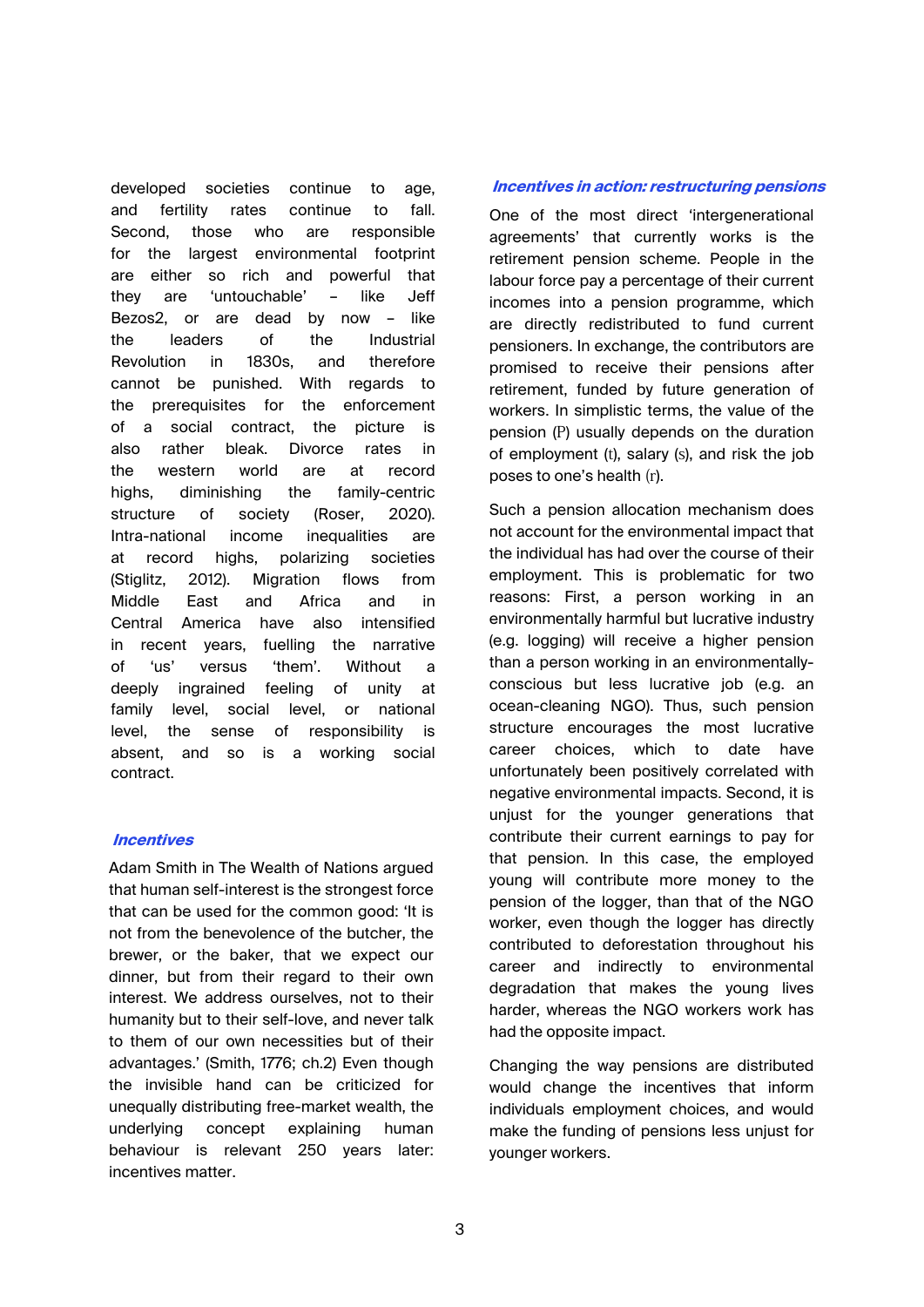To take advantage of the power of incentives in the 'intergenerational agreement' of pensions schemes, I propose that the value of the pension (p) was not just a function of employment duration (t), salary (s), and health risk (r), but also a function of net greenhouse gas emissions (GHG) of a given company per capita  $\left(\frac{1}{\log_{10}(\text{Symelases})}\right)$ , adjusted for the seniority of that employee, proxied by the Gini Coefficient (gI). In short,  $P\left(t_n, s_n, r_n \frac{GHGE_n}{no_n} (gl)\right)$ .

Greenhouse gas emissions tracking is becoming an ESG requirement for companies, driven by credit rating agencies, investors, and customer preferences. As the tracking technologies continue to improve, GHG emissions should be used as a fundamental indicator of environmental impact of companies, and a lens through which companies' management teams can be assessed and held accountable.

Such a formula for pensions distribution would be fairer to the older generation receiving pensions, as well as the younger generation that funds them. On top of the usual variables that determine how much a person receives in their retirement pay-outs, it would:

i. incentivise people to choose employers who mitigate their negative environmental impact;

ii. in case where an alternative choice is impossible due to the skill level and necessity of employment (e.g. bus drivers, cleaning staff at oil companies), it would ensure that lower-skilled workers, or those without a decision-making role within the company are not punished as much as the management, but their GHG-related pension 'discount' is adjusted for their position and earnings;

iii. put the financial burden in the form of heavily 'discounted' retirement pensions on the leadership of respective companies, incentivising them to lead systemic change that promotes environmental sustainability;

iv. satisfy the younger generations paying for the pensions through their own work, by introducing an element of environmental equity, whereby retired individuals are rewarded for their work adjusted for the environmental side effects of their past employment.

A counter-argument to the third point may be that senior executives and C-suite managers do not rely on pension pay-outs for their retirement, but have amassed enough wealth to live off capital gains on their stock-market investments, real-estate, and other accumulated assets. In that case, that financial incentive to align their company's operations with environmental considerations would be minimal, if non-existent. Whether this is entirely true or not, this raises an important point: one incentive is never enough.

The above incentive structure should be complemented by redesigned incentives not just at an individual level, but at a business level. For example, to motivate the executive management of public companies, financial valuation account for GHG emissions, and companies' market capitalization should be adjusted accordingly. Such valuation methods are starting to gain support in the business world, as discussed by Sir Ronald Cohen in his book 'Impact', and I am confident that it is just a matter of time before such GHG emissions adiustment practices will become. Alternatively, the level of corporate tax could also be a function of a company's GHG emissions. Opportunities to restructure incentives are endless.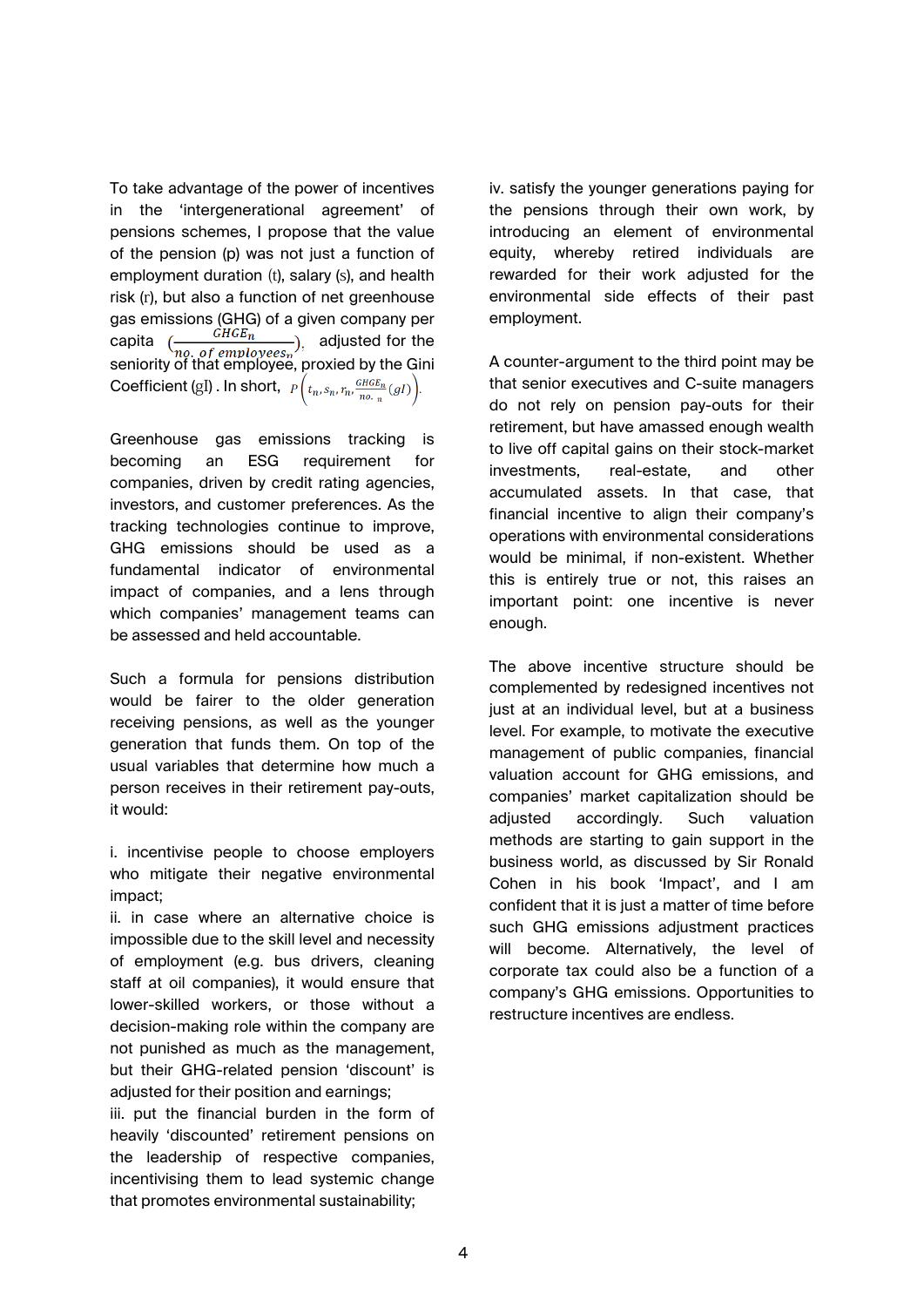### **Conclusion**

To address the intergenerational conflict with regards to climate change, as well as any other [conflicts of interest, it is crucial to](http://www.bbc.com/news/world-africa-40171095)  positively disrupt the way incentives are structured. To achieve this, we must look beyond formalized legal or even social contracts, which often focus on the 'what' and not necessarily on the 'how', and concentrate on how to redesign incentives to encourage sound decisions to allow for win-win outcomes. Amendments to the pension distribution formula are an example of how incentives can guide older and younger generations in a mutually beneficial direction. By aligning financial incentives with goals of environmental sustainability – a concern of the young, the restructured incentives for retirement pensions light up an energyefficient bulb in the tunnel.